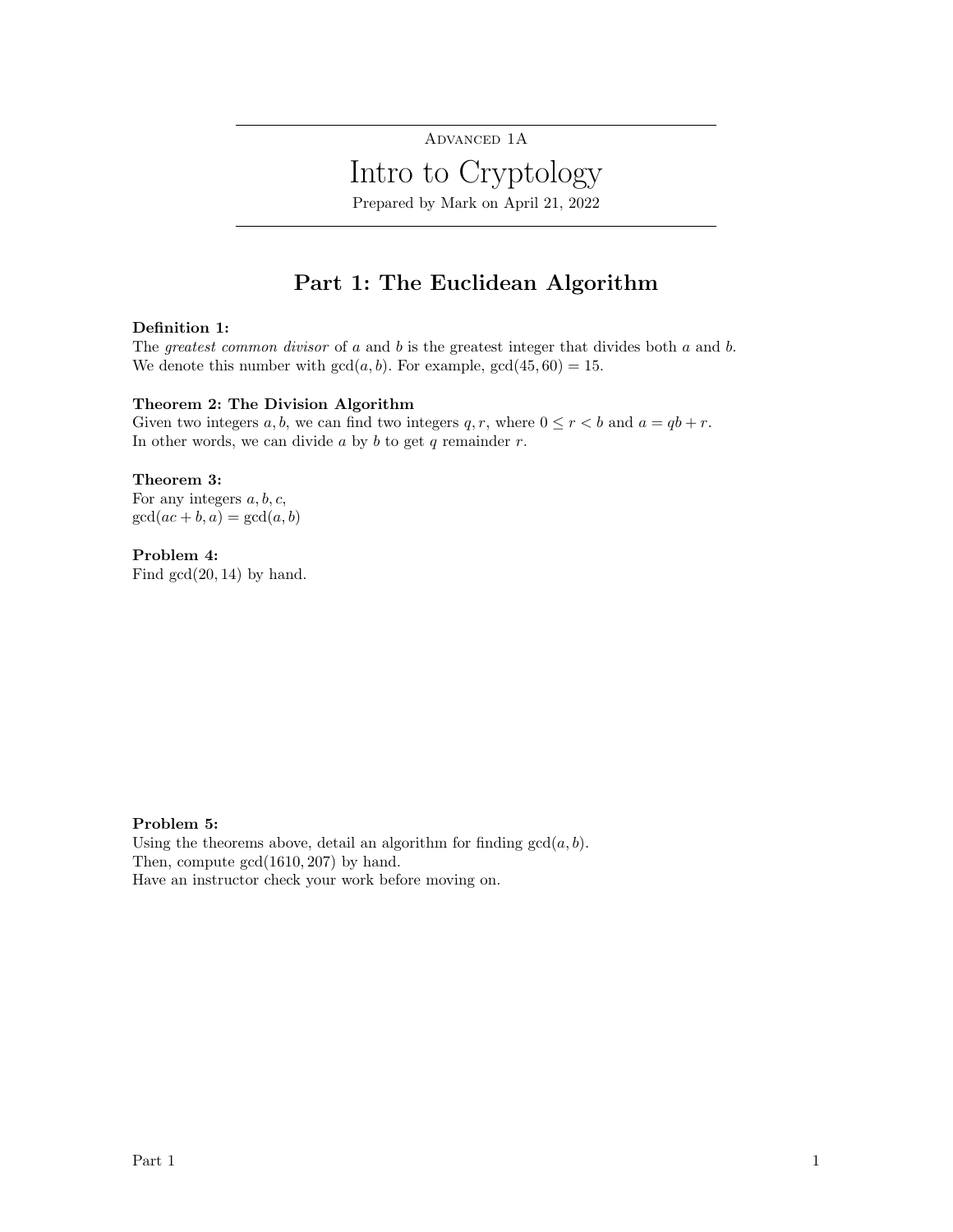### Problem 6: Divide and Conquer

If we are given  $a, b, c$ , when can we find  $u, v$  that satisfy  $au + bv = c$ ?

## Part A:

Show that if we find a solution  $(u, v)$  to  $au + bv = \gcd(a, b)$ , we can easily find all other solutions to  $au + bv = c.$ 

### Part B:

Using the output of your algorithm<sup>∗</sup> from Problem 5,

- find a pair  $(u, v)$  that satisfies  $20u + 14v = \gcd(20, 14)$
- find a pair  $(u, v)$  that satisfies  $541u + 34v = \gcd(541, 34)$

For which numbers c can we find a  $(u, v)$  so that  $541u + 34v = c$ ? For every such  $c$ , what are  $u$  and  $v$ ?

 $^\ast$  Your solution to Problem 5 is called the  $Euclidean\ Algorithm$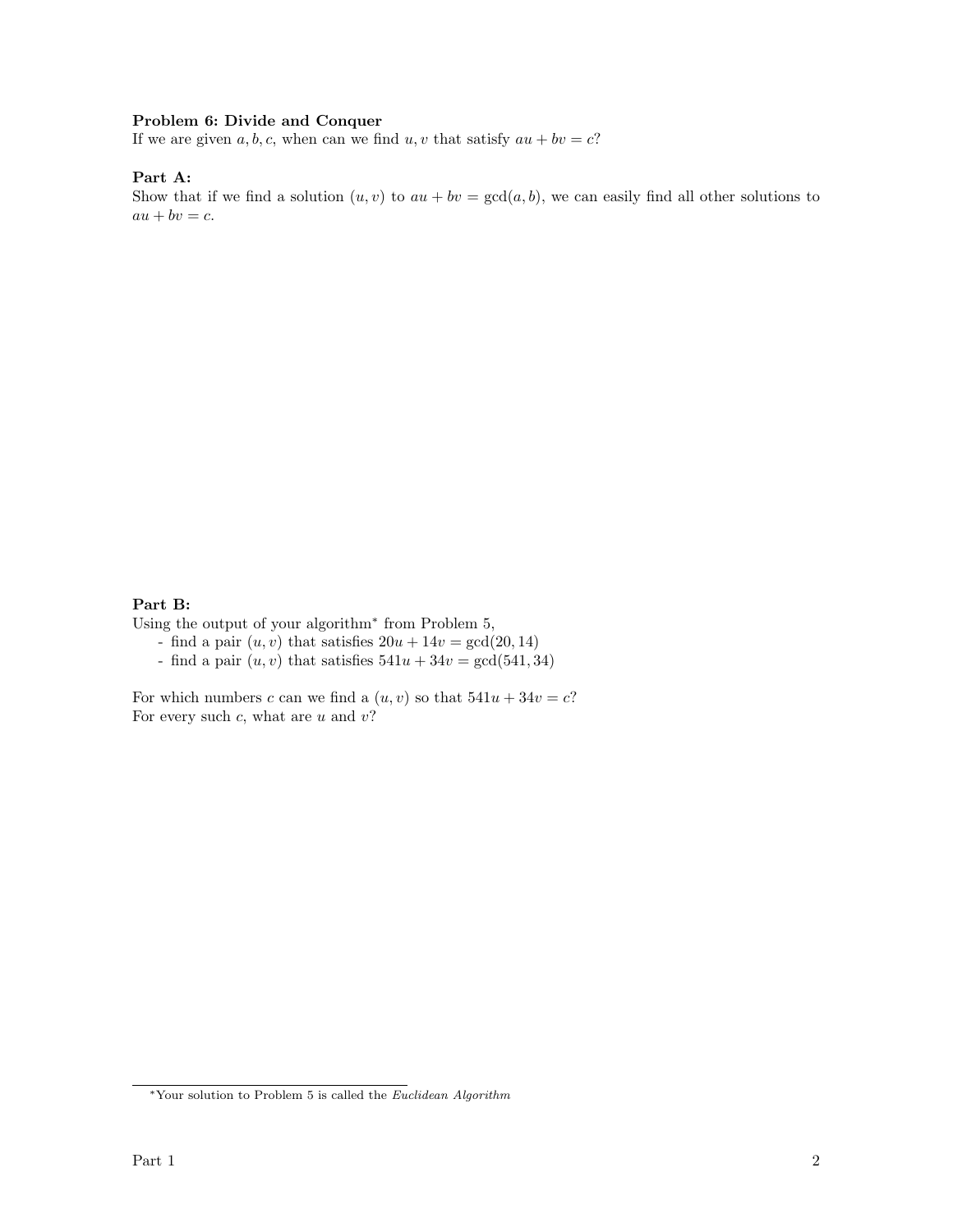## Part 2: Modular Arithmetic

### Definition 7:

We say that  $a, b$  are equivalent mod m if m divides  $a - b$ . If a is equivalent to b mod m, we write  $a \equiv b \pmod{m}$ . You can think of b as the remainder of  $a \div m$ :

 $32 \equiv 2 \pmod{6}$  $4 \equiv 4 \pmod{6}$  $-2 \equiv 4 \pmod{6}$ 

## Problem 8:

Complete the following:

 $87 \equiv ? \pmod{12}$  (Your answer should be between 0 and 12)  $13 \equiv 2 \pmod{?}$  $? \equiv 1 \pmod{9}$ 

### Definition 9:

The inverse of a mod m is an integer  $a^*$  so that  $a \times a^* \equiv 1 \pmod{m}$ . Note that not every a has an inverse mod m.

## Theorem 10:

a has an inverse mod m iff  $gcd(a, m) = 1$ The proof of this theorem is left as a challenge problem.

## Problem 11: Déjà vu?

Find the inverse of 20 (mod 14), if one exists. Find the inverse of 34 (mod 541), if one exists.

#### Problem 12:

In general, how can we find the inverse of  $a \pmod{p}$ ? (Assume p is prime.)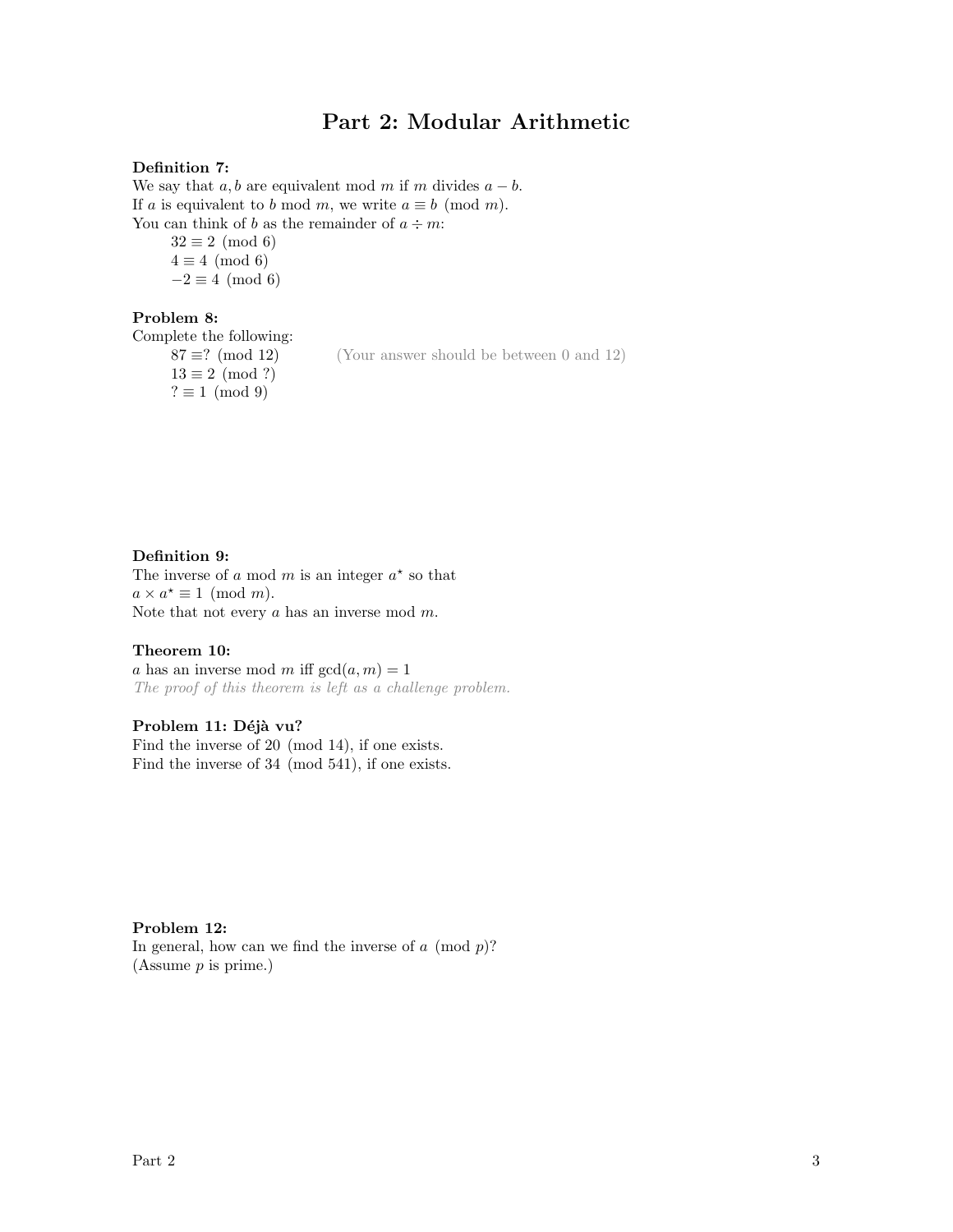# Part 3: Symmetric Cryptosystems

## Definition 13:

The goal of cryptography is to establish private communication between two parties over a public channel. The rest of this handout tries to achieve this goal, using the tools we've developed in the last two sections.

In this handout, a "symmetric cryptosystem" consists of the following:

- A public prime number p (Ideally, a big prime number).
- $-k$ , a secret key that is shared between both parties. This is NOT public.
- $E_k(m) = c$ , a function that uses key k to encrypt message m into a ciphertext c.
- $D_k(c) = m$ , a function that uses key k to decrypt a ciphertext c into message m.
- Of course,  $D_k(E_k(m)) = m$ .

We have a good reason for picking a prime  $p$ . A prime base guarantees that every<sup>∗</sup> integer has an inverse mod p. Review Theorem 10 and convince yourself that this is true.

We'll assume that the secret key  $k$  has been shared beforehand. How such a  $k$  is created is beyond the scope of this handout, but those that are curious may look up "Diffie-Hellman Key Exchange" (Computerphile offers a pretty good introduction).

One may wonder why we care about secretly exchanging numbers. Those of you with experience in computing may have an answer: any information—text, images, etc—may be represented as a number. For example, we can encode the 26 letters of the alphabet as the numbers  $1 - 26$ . Such mappings are called "encodings."

Finally, you will notice that the encryption schemes that follow can only take a limited range of inputs. Indeed, even the cyphers in use today have a limited input size. A simple (though possible insecure) way to overcome this limitation is to split the message into "blocks" of a desired size, and encrypt each independently.

<sup>\*</sup>except those  $\equiv 0 \pmod{p}$ , of course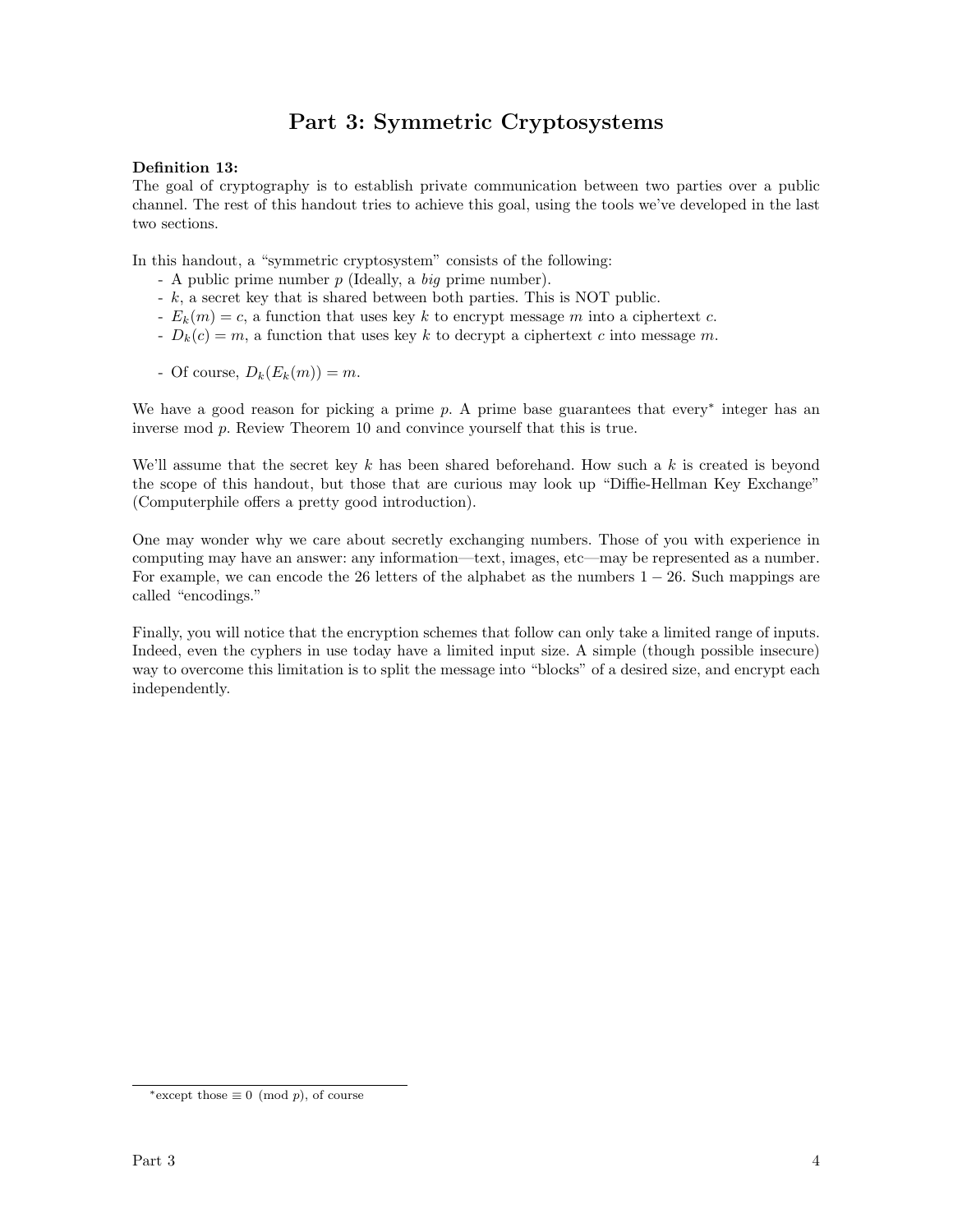## Problem 14: Multiplication mod p

Consider the cryptosystem where

- p is a prime (for this problem, fix  $p = 11$ )

- 
$$
k
$$
 is an integer

- $E_k(m) = k \times m \pmod{p}$
- $D_k(c) = k^* \times c \pmod{p}$

### Part A:

Encrypt  $m = 8$  with  $k = 5$ . Decrypt  $c = 3$  with  $k = 9$ . In other words, find  $E_5(8)$  and  $D_9(3)$ 

## Part B:

Using this cryptosystem, Nikita sends two messages to Sanjit with the same key. Looking over Sanjit's shoulder, you find that  $E_k(9) = 8$  and  $E_k(2) = 3$ . What key did they use?

This is called a known plaintext attack. With a good cryptosystem, it will be very difficult to solve this problem.

#### Part C:

If you only know one message and its corresponding ciphertext, can you find the encryption key? If you know many ciphertexts encrypted with the same key, can you find the key used to create them? What range of values can this system effectively encrypt? Justify all answers.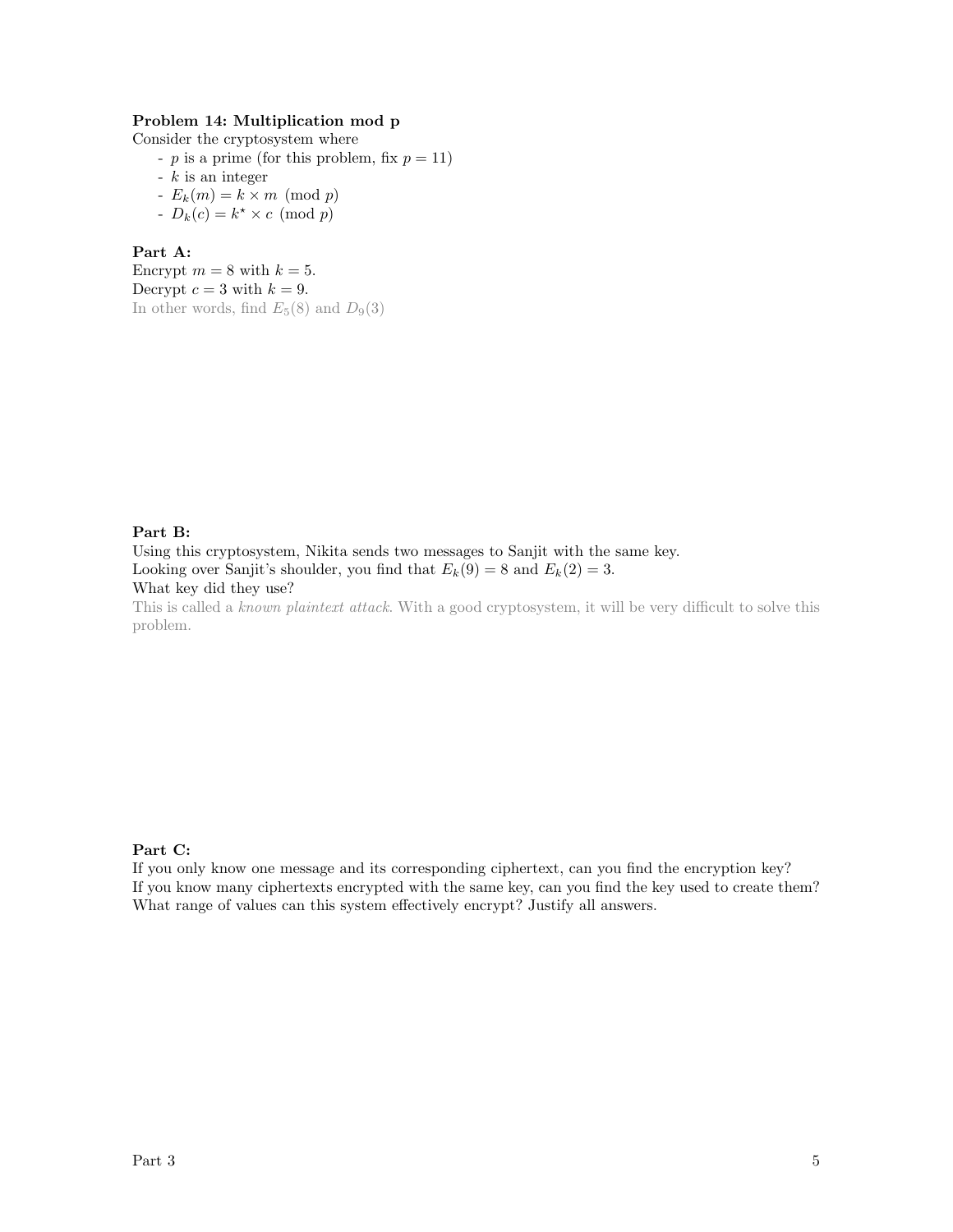## Problem 15: The Affine Cipher

Consider the cryptosystem where

- $p$  is a prime (for this problem, fix  $p = 541$ )
- $-k = (k_1, k_2)$  is a tuple of two integers
- $E_k(m) = k_1 \times m + k_2 \pmod{p}$
- $D_k(c) = k_1^* \times (c k_2) \pmod{p}$

### Part A:

Encrypt  $m = 204$  with  $k = (34, 71)$ . Decrypt  $c = 431$  with  $k = (34, 71)$ .

Part B: Now, let  $p = 601$ . You know two plaintext-ciphertext pairs:  $(m_1, c_1) = (387, 324)$  $(m_2, c_2) = (491, 381)$ Find  $(k_1, k_2)$ 

### Part C:

If you only know one message and its corresponding ciphertext, can you find the encryption key? If you know many ciphertexts encrypted with the same key, can you find the key used to create them? What range of values can this system effectively encrypt? Justify all answers.